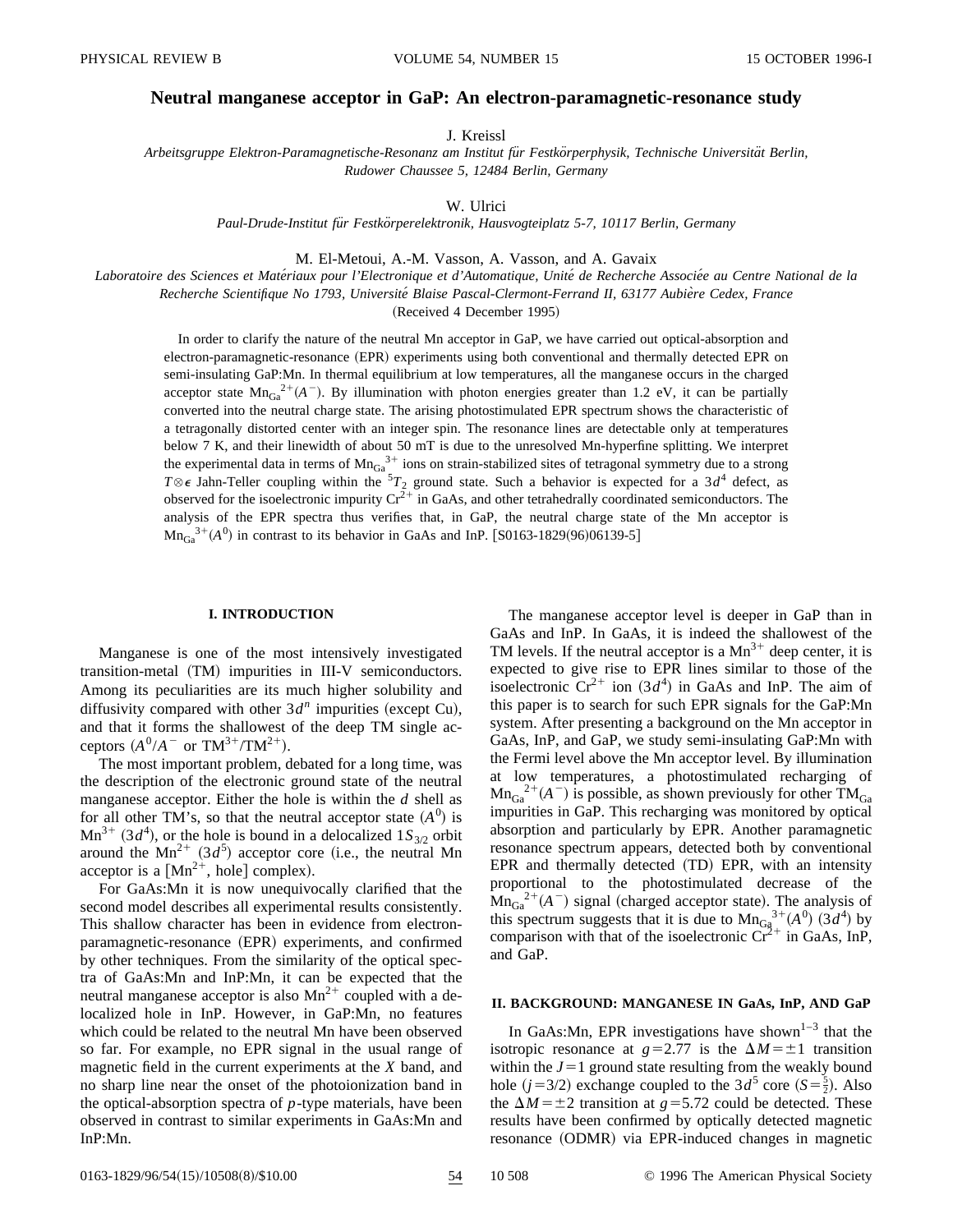circular dichroism  $(MCD)$  on  $p$ -GaAs:Mn.<sup>4</sup> Also, the measurements of the temperature dependence of the paramagnetic susceptibility and magnetization could be interpreted consistently within this model, $5$  ruling out previous interpretations of such experiments in the framework of the  $3d<sup>4</sup>$ model.6,7 In the first paper concerned with optical absorption of *p*-GaAs:Mn, Chapman and Hutchinson<sup>8</sup> observed a broad absorption band (onset at about  $0.1$  eV, maximum at about  $(0.2 \text{ eV})$  due to the charge-transfer transition

$$
A^0 + h\nu \to A^- + \text{hole}_{\text{vb}},\tag{1}
$$

in addition to three sharp peaks at its onset. These peaks were assigned to transitions to excited states of a hole weakly bound to the Mn acceptor core. This interpretation has been supported by recent investigations of these peaks by uniaxial stress and Zeeman Fourier-transform absorption spectroscopy.9,10 The peaks at 101.20, 105.16, 107.07, and 108.05 meV can be assigned to transitions from the ground state  $(1S_{3/2})$  to the shallow effective-mass-like excited states  $2P_{3/2}(\Gamma_8)$ ,  $2P_{5/2}(\Gamma_8)$ ,  $2P_{5/2}(\Gamma_7)$ , and  $3P_{5/2}(\Gamma_8)$  of a neutral acceptor, respectively. The optical ionization energy is found to be 112.4 meV.

For  $p$ -InP:Mn the optical-absorption spectrum<sup>11</sup> also showed a broad photoionization band (onset at about 0.20 eV, maximum at about  $0.38$  eV) due to transition  $(1)$ , as well as three sharp peaks at 204.6, 210, and 213.1 meV, attributed to the transitions  $1S_{3/2} \rightarrow 2P_{3/2}(\Gamma_8)$ ,  $2P_{5/2}(\Gamma_8)$ , and  $2P_{5/2}(\Gamma_7)$ , respectively, of a weakly bound hole with an optical ionization energy of 220.4 meV. These same energy separations between the  $1S_{3/2}$  and  $2P$  states were also obtained in photoluminescence excitation (PLE) experiments, $12$ which revealed additional splittings: the one at 184.6 meV was interpreted as that of the  $1S_{3/2}$   $\rightarrow$   $2S_{3/2}$  transition, which is forbidden in direct absorption. Thus the neutral manganese acceptor seems also to form a  $[Mn^{2+}]$ , hole complex in InP. However, from EPR, ODMR, and optically detected electron-nuclear double-resonance (ODENDOR) experiments,  $13-15$  no evidence for either a center with a  $J=1$ ground state or for a  $Mn^{3+}$  (3d<sup>4</sup>) ion has been found so far. The interpretation of the susceptibility results, presupposing a  $Mn^{3+}$  ground state,<sup>16</sup> are questionable in the same way as that for the GaAs host.

Manganese in GaP has been investigated in  $n-$  (codoped with shallow donors) and  $p$ -conducting (only Mn or Mn+Zn doping) material. By several independent methods, it was established that Mn forms a single acceptor  $A^0/A^-$  located  $410\pm20$  meV above the valence-band edge.<sup>17–19</sup> From EPR and ENDOR experiments on *n*-type GaP:Mn, it follows that the ionized acceptor state is the isolated  $\text{Mn}_{Ga}^{2+}(A^-)$  (3*d*<sup>5</sup>) configuration.<sup>20–23</sup> The spin-Hamiltonian parameters derived from the cubic spectrum with six resolved <sup>55</sup>Mn  $(I = \frac{5}{2})$  hyperfine lines for the  ${}^{6}A_1$  ground state are  $g=2.002$ ,  $\hat{A} = -53.05 \times 10^{-4}$  cm<sup>-1</sup>, and  $a = 10 \times 10^{-4}$  cm<sup>-1</sup>. By photoluminescence (PL), the internal  ${}^{4}T_{1} \rightarrow {}^{6}A_{1}$  transition of  $\text{Mn}_{Ga}^{2+}(A^-)$  was detected,<sup>24</sup> and consists of a broad band peaked at about  $1.2$  eV and a zero-phonon line (zpl) at  $1.534$ eV followed by several phonon replicas involving an impurity-induced gap mode of  $\hbar \omega$ =39.5 meV. This internal PL has been used to investigate the ODMR of sulfur donors.<sup>25</sup> The analysis of uniaxial stress and Zeeman experiments on the 1.534-eV zpl indicated a strong  $T \otimes \epsilon$  Jahn-

Teller coupling on the excited  ${}^{4}T_{1}$  state.<sup>26</sup> The internal  ${}^{4}T_{1} \rightarrow {}^{6}A_{1}$  transition has also been investigated in manganese-doped GaAs<sub>1-*x*</sub> $P_x$  (0.25 < *x* < 1) by PL.<sup>27</sup>

The results available for *p*-GaP:Mn are less clear. By optical absorption, a broad photoionization band has also been found (onset at about  $0.4$  eV, maximum at about  $0.8$  $eV$ ,  $^{17,18,23}$  and assigned to transition (1). However, no sharpline structure near the onset of this band has been reported. The EPR results are contradictory. In some cases, in  $p$ -GaP:Mn, the Mn<sub>Ga</sub><sup>2+</sup>(A<sup>-</sup>)<sub>o</sub> resonance has been observed.<sup>18,20</sup> In  $p$ -GaP:Mn:Zn,<sup>23</sup> the spectrum of cubic  $Mn^{2+}$  was absent, and an orthorhombic Mn spectrum with a resolved <sup>55</sup>Mn hyperfine structure  $(|A| = 57 \times 10^{-4} \text{ cm}^{-1})$  has been detected. This spectrum has been interpreted as arising from Mn on a tetrahedral interstitial site complexed with a nearest-neighbor Ga vacancy. However, the interstitial position of  $Mn^{2+}$  in this center is questionable, as the hyperfine constant *A* is nearly the same as that for substitutional  $Mn^{2+}$ . Recent EPR and ENDOR experiments on neutron-irradiated GaP [Ref. 28] have suggested that  $Mn^{2+}$  exists on interstitial sites, and is characterized by a considerably larger hyperfine constant  $(|A| = 88.8 \times 10^{-4}$  cm<sup>-1</sup>) compared with substitutional Mn<sup>2+</sup>. However, the identification of interstitial Mn<sup>2+</sup> is not conclusive. The observation of nearly identical  $Mn^{2+}$ spectra in different materials $28,29,30$  and their powderlike behavior makes it likely that the origin of that spectrum is a  $Mn^{2+}$  ion at interfaces or at the surface, i.e., Mn is not incorporated in the lattice.

Even though there is no doubt about the existence of a  $Mn_{Ga}$  acceptor level  $A^{0}/A^{-}$  at  $E_{vb}+0.41$  eV, no reliable information is available at present to ascribe the neutral state of the manganese acceptor in GaP to a  $Mn_{Ga}^{3+}$  ion or a  $(Mn_{Ga}^{2+})$ , hole) complex.

## **III. EXPERIMENTAL DETAILS**

The samples investigated were cut from the seed end (*A*1) and from the tail end (*E*1) of a liquid-encapsulated Czochralski (LEC)-grown GaP boule (diameter 40 mm, length 100 mm) doped by adding metallic manganese to the melt. The Mn concentrations determined spectrochemically are  $2\times10^{16}$  cm<sup>-3</sup> for the *A*1 samples, and  $9\times10^{16}$  cm<sup>-3</sup> for the *E*1 samples. Iron is an usual residual impurity in LECgrown III-V semiconductors. In *E*1 samples of the GaP:Mn boule, where all Fe is in the  $Fe<sup>2+</sup>$  charge state, its content was estimated to be  $[Fe] \approx 8 \times 10^{14}$  cm<sup>-3</sup> from the  ${}^5E \rightarrow {}^5T_2$ zero-phonon lines in the optical-absorption spectrum using the calibration factor available for  $Fe^{2+}$  in InP.<sup>31</sup>

Oriented samples have been prepared with dimensions 12  $\times$ 3 $\times$ 3 and 15 $\times$ 5 $\times$ 7 mm<sup>3</sup>, with the long axis parallel to  $\langle 110 \rangle$  for rotation of the magnetic field *B* in a  $\{110\}$  plane. A second set of samples with their long axis along  $\langle 100 \rangle$  was prepared for rotation of *B* in a  $\{100\}$  plane. Their large faces were polished to carry out both optical-absorption and EPR experiments under additional exciting illumination (photoinduced optical absorption, photo-EPR).

The conventional EPR spectra were measured with a Bruker ESP 300E spectrometer equipped with a gas-flow cryostat. The principles of the technique and the arrangement for thermally detected (TD) EPR at liquid-helium temperatures are described in Ref. 32. Both conventional and TD-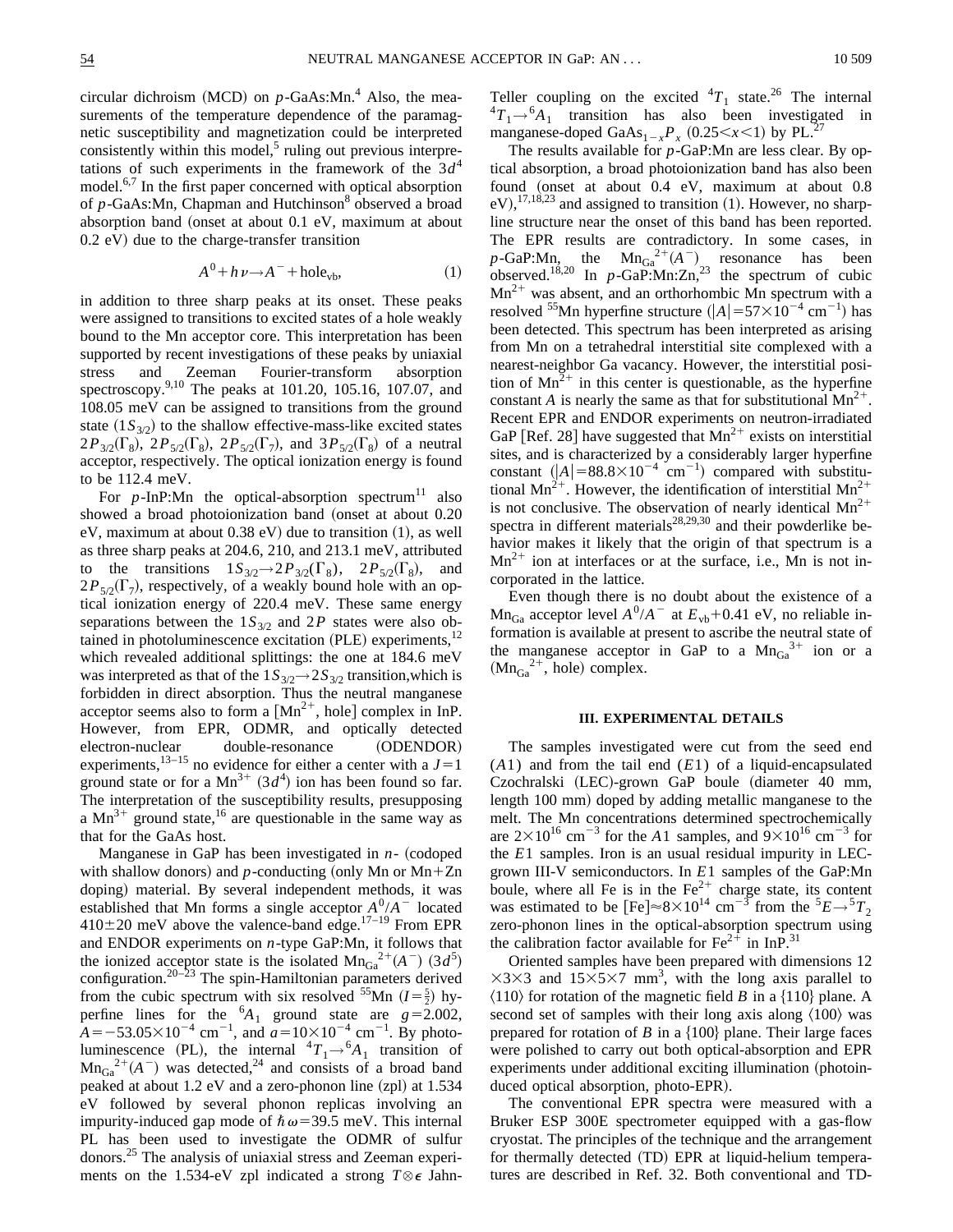

FIG. 1. Optical-absorption spectra of a GaP:Mn *E*1 sample measured at  $T=78$  K. Spectrum 1: after cooling in the dark. Spectrum 2: during illumination with  $h\nu_{\rm exc}$ =2.0 eV. Spectrum 2<sup>\*</sup> (dashed curve) was calculated by subtracting the photoionization absorption due to Eq.  $(2)$  from spectrum 2.

EPR experiments have been carried out at the *X* band.

#### **IV. RESULTS**

#### **A. Optical absorption**

Curve 1 in Fig. 1 shows the optical-absorption spectrum of a GaP:Mn *E*1 sample at 78 K. It consists of a broad photoionizationlike tail with an onset at about 1.2 eV, and two weak broad bands with maxima at 0.87 and 1.75 eV. The band at 1.75 eV is due to the spin-forbidden  ${}^6A_1 \rightarrow {}^4T_1$ transition of  $\text{Mn}_{Ga}^{2+}(A^-)$ . The corresponding PL spectrum with zpl at 1.534 eV and phonon replicas were also detected at  $T=4.2$  K, in accordance with Ref. 24. The origin of the band at 0.87 eV has not yet been clarified.

Curve 2 of Fig. 1 was obtained during illumination with  $h\nu_{\rm exc}$ =2.0 eV. It is dominated by the appearance of a broad absorption with an onset at 0.4 eV and a maximum at about 0.8 eV. This absorption is due to photostimulated  $Mn_{Ga}^{3+}(A^0)$ , as its spectral shape is identical with that of the photoionization transition

$$
Mn^{3+} + h\nu \to Mn^{2+} + hole_{vb}
$$
 (2)

detected on heavily Mn-doped *p*-type GaP.<sup>17</sup> The amount of photostimulated  $\text{Mn}_{Ga}^{3+}(A^0)$  is represented by the photostimulated absorption coefficient  $\alpha_{pi}$  measured at 0.7 eV. Curve  $2^*$  of Fig. 1 was obtained from curve 2 by subtracting the photoionization absorption  $(2)$  with a maximum at about 0.8 eV, where its spectral dependence in the region above 1.2 eV was taken from the absorption of  $p$ -GaP:Mn (Ref. 17) fitted to curve 2 in the region 0.4 to 1.2 eV. Curve 2\* demonstrates clearly that the broad photoionization absorption with an onset at 1.2 eV decreases with increasing  $\alpha_{\rm pi}$ . The same spectra and photostimulated effects were observed on *A*1 samples but with smaller  $\alpha_{pi}$  because of the lower Mn content. Figure 2 shows the spectral dependence of  $\alpha_{pi}$  which



FIG. 2. Dependence of the normalized photostimulated absorption  $\alpha_{pi}$  (see Fig. 1) on illumination energy  $h\nu_{exc}$  of GaP:Mn obtained at  $T=78$  K. **ii**, sample *E*1.  $\Box$ , sample *A*1.

has its onset at 1.2 eV. The comparison of the absorption spectra of Fig. 1 with Fig. 2 suggests the following recharging process. An unidentified defect *X* with a level position  $X^0/X^+$  at about  $E_{\rm vb}+1.2$  eV can be occupied by electrons excited from the valence band according to

$$
X^{+} + h \nu_{\text{exc}} \rightarrow X^{0} + \text{hole}_{\text{vb}},
$$
 (3)

and the hole<sub>vb</sub> are captured by  $Mn_{Ga}^{2+}(A^-)$  which exists only in the dark (see below) forming  $\overline{Mn}_{Ga}^{3+}(A^0)$ :

$$
Mn^{2+} + hole_{vb} \rightarrow Mn^{3+}.
$$
 (4)

The unidentified defect *X* must be a deep donor as all Mn acceptors are compensated; i.e., they are in the  $Mn_{Ga}^{2+}(A^-)$ state. For *E*1 samples ([Mn]=9×10<sup>16</sup> cm<sup>-3</sup>) the concentration of *X* should be larger than  $8 \times 10^{16}$  cm<sup>-3</sup>. Compensating for the Mn acceptors, a considerable number of the  $X^0/X^+$ levels are emptied and are available for the recharging process  $(3)$ . A possible candidate for *X* would be the phosphorous antisite defect, but its concentration is too low by an order of magnitude (see Sec. III B).

The photostimulated  $Mn_{Ga}^{3+}(A^0)$  signal intensity decays very slowly in the dark after switching off the illumination; the decay varies as  $-\ln(t/\tau)$  with  $\tau \approx 10^6$  s. Such a logarithmic decay was found also for other photoinduced  $TM_{Ga}$  centers in GaAs and GaP.33 However, the original situation can be restored optically by illumination with light of energy 0.4  $eV$ *kv* < 1.2 eV, i.e., by illumination into the Mn<sup>2+</sup>/Mn<sup>3+</sup> photoionization band according to  $(2)$ . This behavior is illustrated in Fig. 3 for the Mn<sup>3+</sup>-related absorption  $\alpha_{pi}$ ; it was also monitored for the  $\text{Mn}_{Ga}^{2+}(A^-)$  resonance signal.

### **B. Conventional EPR**

The EPR spectra were investigated in the magnetic field region up to  $B=2.1$  T. In both  $E1$  and  $A1$  samples, the well-resolved six-line spectrum due to the negatively charged acceptor  $\text{Mn}_{Ga}^{2+}(A^-)$  ( $S = \frac{5}{2}$ ) with the same parameters  $g$ ,  $A$ , and  $a$ , as found earlier,<sup>20</sup> dominates the spectra in the low-field region  $(0-0.5 \text{ T}$ , see Fig. 4). The linewidth of the single hyperfine lines is  $\Delta B_{pp} \approx 6$  mT. Additionally, in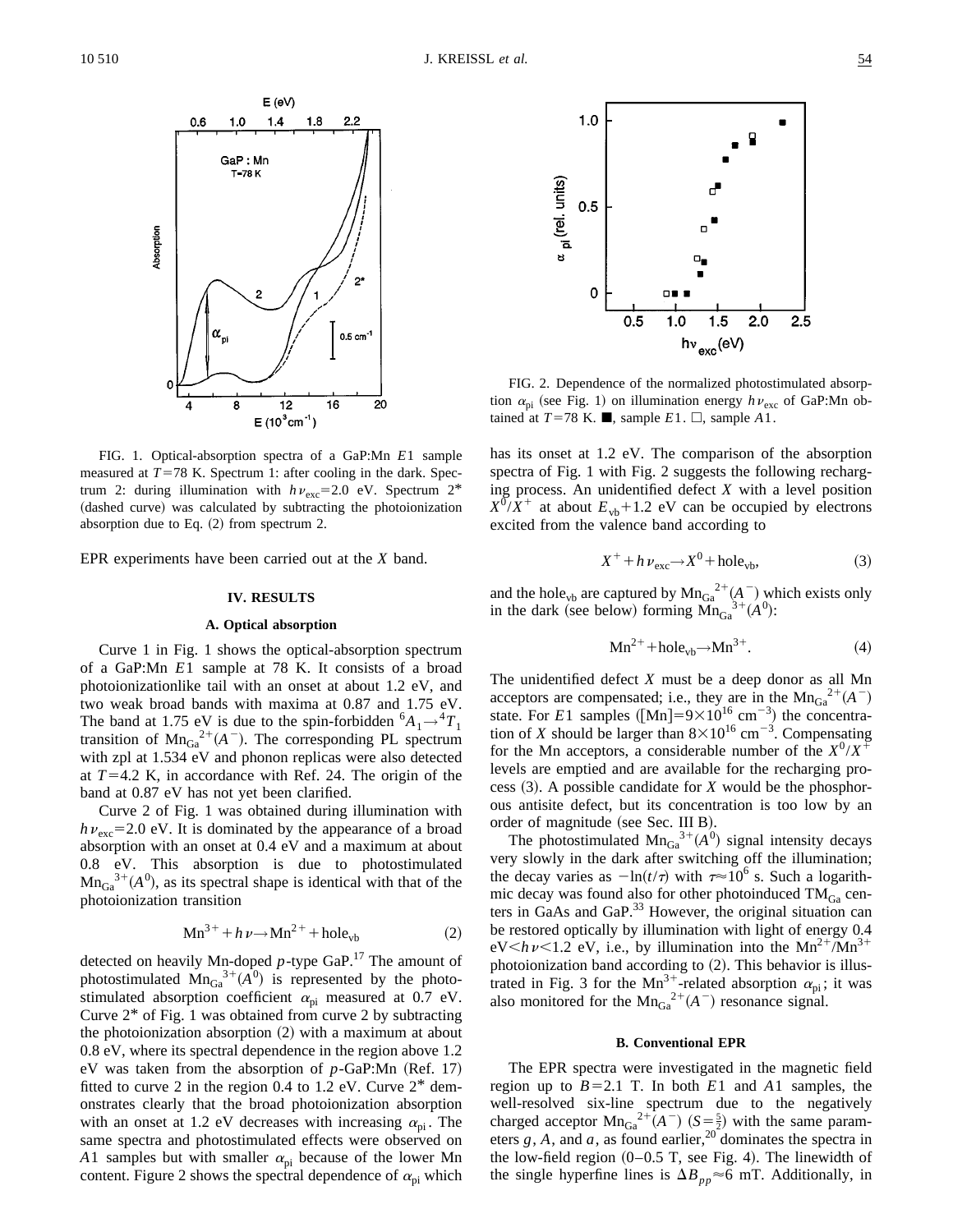

FIG. 3. Decay of the photostimulated  $\text{Mn}_{Ga}^{3+}(A^0)$  absorption  $(\alpha_{pi}$  at 0.7 eV) observed at *T*=78 K in the dark after switching off  $h v_{\text{exc}}$ =2.0 eV at *t*=0, and after switching on the bleaching illumination  $h\nu_b = 0.75$  eV at  $t = 600$  s.

both kinds of samples the weak resonances due to the antisite defect,  $P_{G_4}^{4+}P_{4}$ , were found [estimated concentration:  $(5\pm3)\times10^{15}$  cm<sup>-3</sup>].

Under illumination with band-gap light, the concentration of  $\text{Mn}_{Ga}^{2+}(A^-)$  decreases (Fig. 4), and simultaneously a photostimulated spectrum appears  $(Fig. 5)$ . The large linewidth of about 50 mT suggests that it can be due to a Mn-related center. It is most probable that this large linewidth is caused by an unresolved Mn hyperfine structure which is schematically included in Fig. 5. If the temperature is raised above 7 K, there is a rapid decrease in the observability of the spectrum due to line broadening. The angular dependence for a rotation of the magnetic field in a  $\{100\}$  crystal plane is shown in Fig. 6. It appears to be a typical curve for a tetragonally distorted center with the zero-field splitting of the ground state due to the tetragonal distortion larger than the



FIG. 4. Conventional EPR spectra of  $Mn_{Ga}^{2+}(A^-)$  in GaP at 9.45 GHz with additional band-gap illumination  $(a)$  and without illumination  $(b)$  at 20 K and the magnetic field oriented along a  $\langle 110 \rangle$  axis.



FIG. 5. Conventional photostimulated EPR spectrum of  $\text{Mn}_{Ga}^{3+}(A^0)$  in GaP at  $T=4$  K and 9.45 GHz, and  $B\|110\rangle$ . The expected 55Mn hyperfine structure is included for comparison with the linewidth.

Zeeman splitting as observed by TD EPR for the most intense resonance of  $Cr^{2+}$  in GaAs,<sup>34</sup> InP,<sup>35</sup> and GaP.<sup>36</sup> In addition to the signals detected at higher magnetic fields, several broad lines were observed in the low-field range which cannot be unambiguously identified as  $Mn_{Ga}^{3+}(A^0)$ resonances.

## **C. TD EPR**

TD EPR is a powerful tool, particularly for the identification of impurities which are strongly coupled to the semiconductor lattice. This is expected to be the situation for the neutral manganese acceptor if it exists as a  $3d<sup>4</sup>$  ion in GaP. In the low-field region  $(B=0-0.6 \text{ T})$ , the signals due to  $Mn_{Ga}^{2+}(A^-)$ , and the phosphorous antisite  $P_{Ga}^{4+}P_4$  could be detected in the *A*1 and *E*1 GaP:Mn samples. Additional signals appear after illumination. However, they cannot be due to a  $3d^4$  ion. Figure 7 shows typical TD EPR spectra in the high-field region (about  $1-3$  T) for the main directions *B* along  $\langle 100 \rangle$  and  $\langle 110 \rangle$  in *E*1. Before illumination, only weak resonances, unidentified so far, are detected. Following illu-



FIG. 6. Angular dependence of the 1-2 fine-structure transition (see Fig. 9) of  $\text{Mn}_{Ga}^{3+}(A^0)$  measured by EPR ( $\odot$ ) and TD EPR ( $\diamond$ ) on a GaP:Mn *A*1 sample. The solid curve is the fit of the data points with the Hamiltonian  $(5)$  and the parameters of Table I.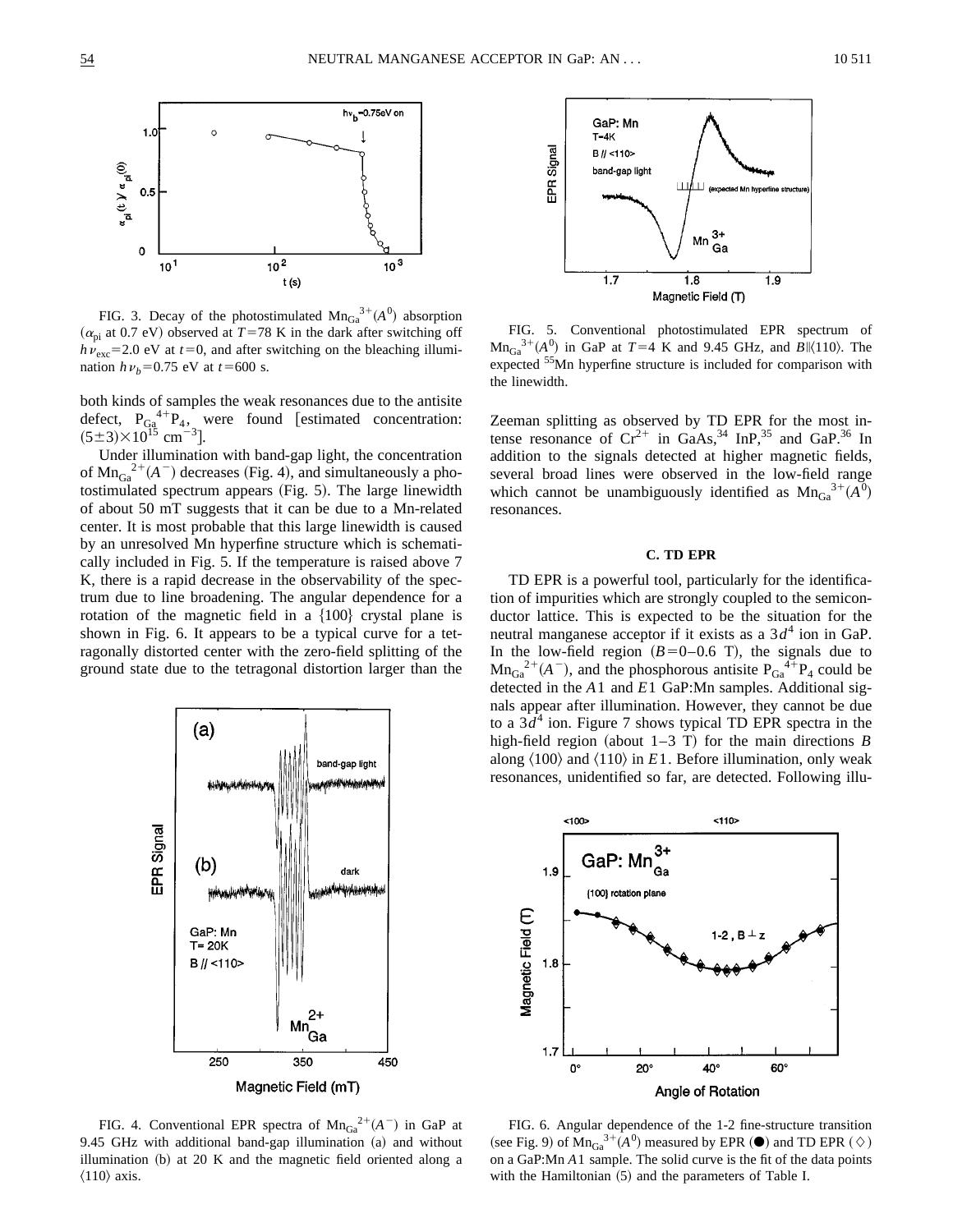

FIG. 7. TD EPR spectra of a GaP:Mn *E*1 sample observed at  $T=4K$  with *B*|| $\langle 100 \rangle$  and  $\langle 110 \rangle$ . The upper spectra are measured in the dark, and the lower ones after illumination with  $h\nu_{\rm exc}$ =2.25 eV. The arrows indicate the signal due to the 1-2 transition of  $Mn_{Ga}^{3+}(A^0)$ .

mination, additional lines are created. A very broad and intense photostimulated signal appears at  $B=2.7$  T which is very strongly angular dependent, and can be observed for a few degrees around *B* parallel to  $\langle 100 \rangle$  only. The assignment of this signal remains unclear.

In the magnetic-field region  $1.7-1.9$  T, a signal with a linewidth of about 50 mT is detected after illumination in both *A*1 and *E*1 samples, also by TD EPR. In *E*1, it overlaps with other photoinduced lines for some orientations. In *A*1, it is the only line seen at higher fields. Its angular dependence is identical with that measured by conventional EPR  $(Fig. 6)$ . This signal has been investigated at different frequencies between 9 and 10 GHz.

### **V. DISCUSSION**

The photostimulated lines which could be related to Mn are intense in the high-field region. By the fact that the transition probability in the low-field region  $(g_{\text{eff}})$  about 2 and greater than 2) is low, one can conclude that an integer spin system with an even number of unpaired electrons is responsible. These behaviors coincide with the expected properties for a  $3d<sup>4</sup>$  system inferring that, in GaP, the neutral Mn acceptor is  $\text{Mn}_{Ga}^{3+}(A^0)$ . In the following we will analyze the photostimulated spectrum within the assumption of a  $3d<sup>4</sup>$ system occupying a  $T_d$  site. The ground state of a  $3d^4$  ion in a tetrahedral field is  ${}^{5}T_2$ , and the excited state is  ${}^{5}E$  separated by the crystal-field splitting  $\Delta$ . The  ${}^{5}T_{2}$  ground state undergoes a  $T \otimes \epsilon$  Jahn-Teller effect, and is thus split by combined interaction with the spin-orbit coupling, random strains, and any magnetic field which is present. The EPR spectrum is dominated by tetragonally strain-stabilized sites,  $37$  and thus the size of strains is unimportant provided it is higher than a



!. FIG. 8. Angular dependence of the fine-structure line positions of the  $\text{Mn}_{Ga}^{3+}(A^0)$  charge state in GaP obtained at 9.44 GHz. The magnetic field is rotated in  $\{110\}$  (a) and  $\{100\}$  (b) crystal planes. The experimental data are given by solid circles, and the theoretical fit by solid lines (details concerning the calculation are given in the text).

certain minimum value. The five lowest states from  ${}^{5}T_{2}$  can be described by the spin Hamiltonian  $(S=2)$  (e.g., Ref. 34)

$$
\mathcal{H} = g_{\parallel} \mu_B B_z S_z + g_{\perp} \mu_B (B_x S_x + B_y S_y) + D [S_z^2 - \frac{1}{3} S(S+1)] \n+ \frac{1}{6} a (S_x^4 + S_y^4 + S_z^4) + \frac{1}{180} F \{35 S_z^4 + [25 - 30 S(S+1)] S_z^2 \},
$$
\n(5)

where the *z* axis of the coordinate system coincides with the cubic  $[001]$  axis, and the *x* and *y* axes are parallel to  $[100]$ and  $[010]$ , respectively. There are three magnetically different sites. The parameters required to fit the experimental points of the angular dependencies in Figs. 6 and 8 are given in Table I. The intense lines observed experimentally in the high-field region are caused by transitions within the Kramers doublet labeled 1 and 2 in Fig. 9. The solid lines in Fig. 8 are calculated using the parameters of Table I and an exact diagonalization of the spin Hamiltonian  $(5)$ . The advantage of a rotation in a  $\{100\}$  crystal plane is the much weaker angular dependence connected with an easier observability. However, for the detectable transitions the angular dependencies are extremely sensitive to misalignments of the rotation axis in both the  $\{110\}$  and  $\{100\}$  rotation planes. Therefore, great care was needed during the alignment of the samples in the cryostat for reproducible results. The calculation of transition probabilities through the calculation of the eigenfunctions shows that the largest transition probability is for the so-called 1-2 transition at *B* perpendicular to *z*. This result supports our observation that the most intense lines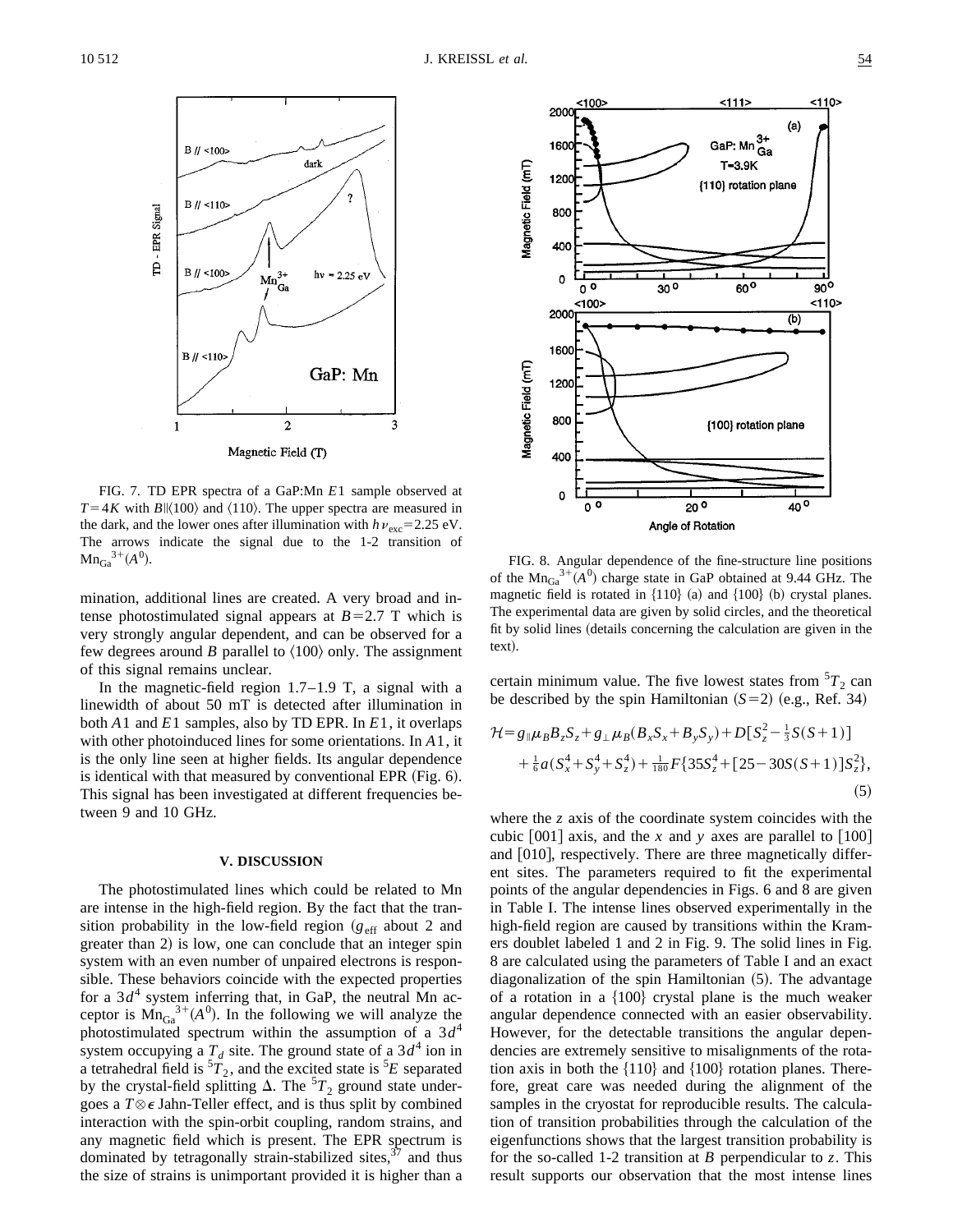| Material:<br>center | $g_{\parallel}$ | $g_{\perp}$ | $D$ (cm <sup>-1</sup> ) | $a \text{ (cm}^{-1})$ | $F$ (cm <sup>-1</sup> ) | Method        | Ref.  |
|---------------------|-----------------|-------------|-------------------------|-----------------------|-------------------------|---------------|-------|
| GaAs:Cr             | 1.974(3)        | 1.997(2)    | $-1.860(16)^*$          | $0.031(13)*$          | $0^*$                   | EPR           | 39    |
|                     |                 |             | $-1.895(5)$             | 0.035(2)              | $-0.053(3)$             | <b>TD EPR</b> | 34    |
| In $P:Cr^{2+}$      | 1.981(3)        | 2.010(5)    | $-0.967(1)^{*}$         | $0.089(7)^*$          | $0^*$                   | <b>EPR</b>    | 40    |
|                     | 1.933           | 1.968       | $-0.97$                 | 0.114                 | $-0.076$                | <b>TD EPR</b> | 35    |
| $GaP:Cr^{2+}$       | 1.97            | 2.03        | $-1.5(1)^{*}$           | $0.0657*$             | $0^*$                   | <b>TD EPR</b> | 36    |
| GaP: $Mn^{3+}$      | 2.00(5)         | 2.00(5)     | $-1.141(5)^{*}$         | $0.024(5)$ *          | $0^*$                   | EPR/          | This  |
|                     |                 |             |                         |                       |                         | <b>TD EPR</b> | paper |

TABLE I. EPR parameter of tetragonally distorted  $3d^4$  centers in GaAs, InP, and GaP. \* assumes  $F=0$ .

occur for that transition in the high-field region. Because certain experimental data exist only for the high-field transitions, the spin-Hamiltonian parameters could not be determined independently. A coincidence with experimental data was achieved under the assumption of isotropic *g* values near 2 and  $F=0$ . The other  $d^4$  examples in III-V materials (Table I) confirm that for the ground state the orbital angular momentum is nearly completely quenched, yielding *g* values of about 2. Furthermore, *F* values substantially larger than *a* are not expected. The sign of the zero-field-splitting parameter *D* was found to be negative from the temperature dependence of the intensity of the high-field conventional EPR



FIG. 9. Determination of the sign of the zero-field splitting parameter *D* of the  $Mn_{Ga}^{3+}(A^0)$  charge state in GaP from the investigation of EPR line intensities. The figure presents energy level diagrams assuming a positive sign and a negative sign of *D* at  $B\perp z$ . A comparison between the experimental data from conventional EPR experiments given by solid circles and the calculated temperature dependence of the line intensities (solid line for negative  $D$ , and dashed line for positive  $D$ ) shows that  $D$  is negative (bottom). The transition which has been analyzed is indicated in the level diagrams.

signals at about 1.8 T in the temperature range between 4 and  $6 K$  (Fig. 9).

In both conventional and TD EPR, the spectral dependence of the Mn-related line intensities shows the conversion of  $\text{Mn}_{Ga}^{2+}(A^-)$  into  $\text{Mn}_{Ga}^{3+}(A^0)$  with an onset at  $h\nu_{exc} \approx 1.2$ eV (Fig. 10). The decrease of the  $Mn_{Ga}^{2+}(A^-)$  spectrum achieves saturation values of 60% (*E*1) and 35% (*A*1) of the dark values with the illumination conditions prevailing in our conventional EPR experiments. Therefore, the maximum achievable concentration of  $Mn_{Ga}^{3+}(A^0)$  is derived from the photo-EPR results to be  $[Mn^{3+}](E1) \approx 3.6 \times 10^{16}$  cm<sup>-3</sup> and  $[Mn^{3+}](A1) \approx 1.3 \times 10^{16}$  cm<sup>-3</sup>. In the case of conventional EPR, for  $h\nu_{\text{exc}} > 1.2$  eV, the Fe<sub>Ga</sub><sup>3+</sup>( $A^0$ ) spectrum is also measured. The appearance and increase of  $Fe<sub>Ga</sub><sup>3+</sup>(A<sup>0</sup>)$  above  $h\nu_{\text{exc}}$ =1.2 eV is connected with a corresponding decrease of the  ${}^5E \rightarrow {}^5T_2$  absorption lines of Fe<sub>Ga</sub><sup>2+</sup>(A<sup>-</sup>) (Ref. 38) measured by optical absorption. The increase of  $Fe<sub>Ga</sub><sup>3+</sup>(A<sup>0</sup>)$  is caused by the capture of hole<sub>vb</sub> created according to Eq.  $(3)$ by  $\text{Fe}_{\text{Ga}}^{2+}(A^{-})$ .

#### **VI. CONCLUSION**

We have observed a photostimulated EPR spectrum in both conventional and TD EPR which could be attributed to the neutral Mn acceptor state  $Mn_{Ga}^{3+}(A^0)$ . This conclusion is supported by several arguments. First, the signal is Mn-

![](_page_5_Figure_12.jpeg)

FIG. 10. Dependence of the photoinduced changes of the Mnrelated conventional EPR signal intensities on illumination energy  $h\nu_{\text{exc}}$  of GaP:Mn *A*1 measured at *T*=20 K. Open circles:  $\text{Mn}_{Ga}^{2+}(A^-)$ . Solid circles:  $\text{Mn}_{Ga}^{3+}(A^0)$ . The values at  $h\nu_{exc}=0.5$ eV are also the dark values.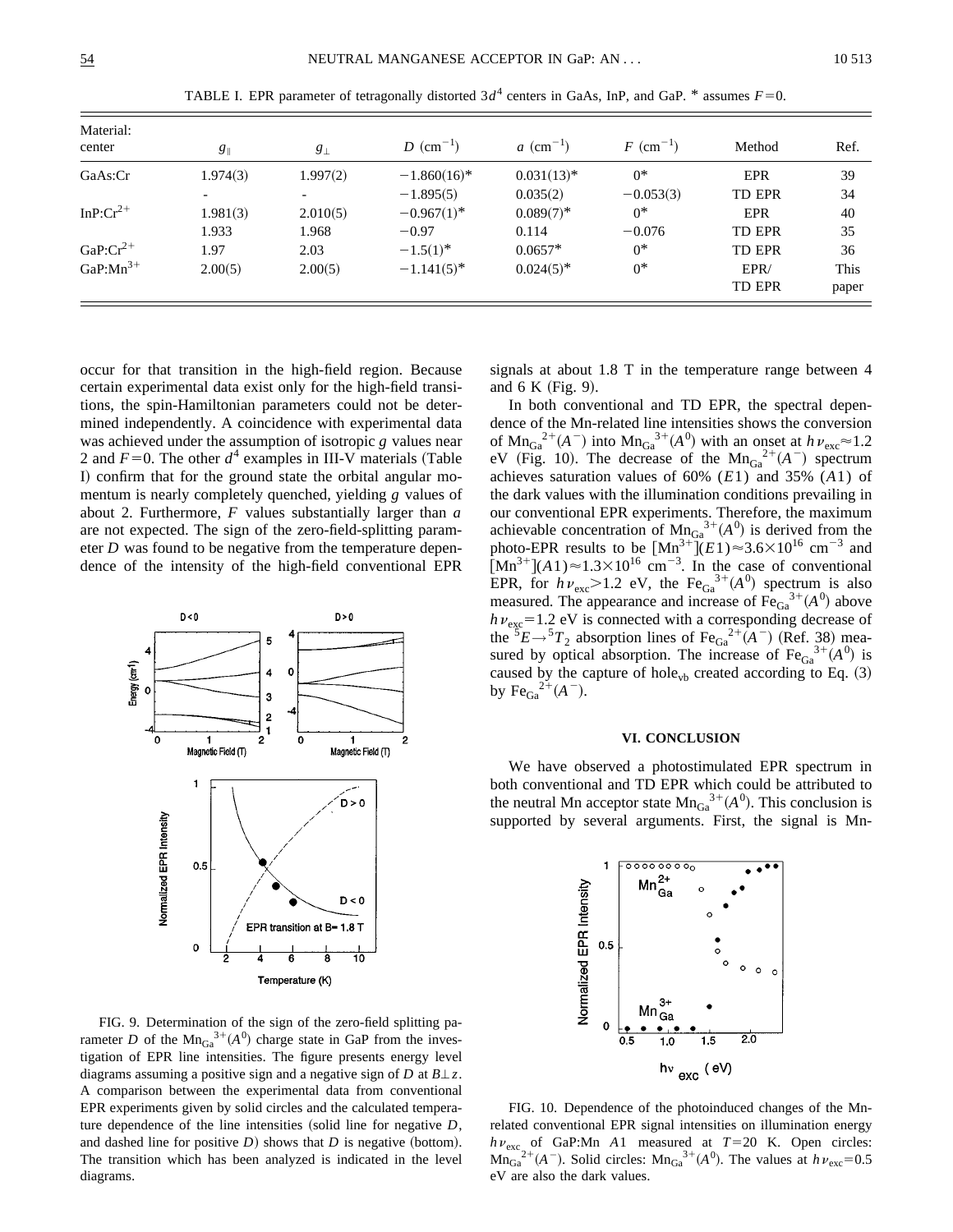related because the large linewidth indicates the unresolved 55Mn hyperfine splitting, and, second, the photostimulation of this signal is connected with a simultaneous decrease of the  $\text{Mn}_{Ga}^{2+}(A^-)$  signal. The latter verifies a direct conversion process for the Mn acceptor. Furthermore, the onset at 1.2 eV and the spectral dependence observed for the EPR signal coincide with that of the photoionization band of  $\text{Mn}_{Ga}^{3+}(A^0)$  in the optical-absorption experiments (cf. Figs. 2) and 10). Third, the angular dependencies have been argued decrease in the signal intensity above 7 K and also because a  $\langle 100 \rangle$  distortion axis is not probable in that kind of as-grown tetrahedral host. We have not found any signals with *g* values which are predicted for the neutral Mn acceptor state corresponding to  $\text{Mn}_{Ga}^{2+}$  and a delocalized hole<sup>1–3</sup> in the GaP:Mn samples. Therefore, we conclude that, in contrast to GaAs:Mn, in GaP:Mn the neutral acceptor state is a  $Mn_{Ga}^{3+}$  ion on strainstabilized sites of tetragonal symmetry due to a strong Jahn-

## **ACKNOWLEDGMENTS**

Teller coupling of the  $5T_2$  ground state.

The authors would like to thank C. A. Bates, B. Clerjaud, and W. Gehlhoff for valuable discussions, and H. von Kiedrowski for the preparation of the oriented samples.

<sup>1</sup> J. Schneider, U. Kaufmann, W. Wilkening, M. Baeumler, and F. Köhl, Phys. Rev. Lett. **59**, 240 (1987).

to be determined by the general feature of a  $3d<sup>4</sup>$  center on a tetrahedrally coordinated lattice site. They can be described by an  $S=2$  spin manifold in a tetragonal symmetry. The tetragonal distortion is caused by the action of a strainstabilized  $T \otimes \epsilon$  Jahn-Teller effect, as has been reported previously for  $Cr^{2+}$  in several III-V materials (see Table I). *A priori*, we cannot exclude the possibility that the tetragonal distortion is produced by an associated defect, but complex model is very unlikely because it cannot explain the rapid

- $2V$ . F. Masterov, K. F. Shtelmakh, and M. N. Barbashov, Fiz. Tekh. Poluprovodn. 22, 654 (1988) [Sov. Phys. Semicond. 22, 408 (1988)].
- <sup>3</sup>N. S. Averkiev, A. A. Gutkin, O. G. Krasikova, E. B. Osipov, and M. A. Reshchikov, Fiz. Tekh. Poluprovodn. **23**, 73 (1989) [Sov. Phys. Semicond. 23, 44 (1989)].
- <sup>4</sup>M. Baeumler, B. K. Meyer, U. Kaufmann, and J. Schneider, Mater. Sci. Forum 38-41, 797 (1989).
- 5Th. Frey, M. Maier, J. Schneider, and M. Gehrke, J. Phys. C **21**, 5539 (1988).
- 6D. G. Andrianov, Yu. N. Bolsheva, G. V. Lazareva, A. S. Savalev, and S. M. Yakubenya, Fiz. Tekh. Poluprovodn. **17**, 810 (1983) [Sov. Phys. Semicond. 17, 506 (1983)].
- ${}^{7}D$ . G. Andrianov, Yu. A. Grigorev, S. O. Klimonskii, A. S. Savelev, and S. M. Yakubenya, Fiz. Tekh. Poluprovodn. **18**, 262 (1984) [Sov. Phys. Semicond. **18**, 162 (1984)].
- 8R. A. Chapman and W. G. Hutchinson, Phys. Rev. Lett. **18**, 443,  $822(E)$  (1967).
- <sup>9</sup>M. Kleverman, E. Janzen, M. Linnarsson, and B. Monemar, in *Impurities, Defects and Diffusion in Semiconductors: Bulk and Layered Structures*, edited by D. J. Wolford, J. Pernholc, and E. E. Muller, MRS Symposia Proceedings No. 163 [Materials Research Society, Pittsburgh, 1990], p. 207.
- 10M. Kleverman, E. Janzen, A. Thilderkvist, M. Linnarsson, and B. Monemar, in *Proceedings of the 21st International Conference on the Physics of Semiconductors*, edited by P. Jiang and H. Zheng (World Scientific, Singapore, 1992), p. 1657.
- <sup>11</sup>B. Lambert, B. Clerjaud, C. Naud, B. Deveaud, G. Picoli, and Y. Toudic, J. Electron. Mater. **14a**, 1141 (1985).
- 12B. Plot-Chan, B. Deveaud, A. Rupert, and B. Lambert, J. Phys. C **19**, 5651 (1985).
- <sup>13</sup>V. F. Masterov, Yu. V. Maltsev, and K. K. Sobolevskii, Fiz. Tekh. Poluprovodn. **15**, 2127 (1981) [Sov. Phys. Semicond. **15**,  $1235 (1981)$ .
- 14Y. Dawei, B. C. Cavenett, and M. S. Skolnick, J. Phys. C **16**, L 647 (1983).
- 15H. J. Sun, R. E. Peale, and G. D. Watkins, Phys. Rev. B **45**, 8310  $(1992).$
- 16D. G. Andrianov, A. S. Savelev, and S. M. Yakubenya, Fiz. Tekh. Poluprovodn. **20**, 1253 (1986) [Sov. Phys. Semicond. **20**, 791  $(1986)$ ].
- 17S. A. Abagyan, G. A. Ivanov, G. A. Koroleva, Yu. N. Kusnetsov, and Yu. A. Okunev, Fiz. Tekh. Poluprovodn. 9, 369 (1975) [Sov. Phys. Semicond. 9, 243 (1975)].
- 18A. O. Evwaraye and H. H. Woodbury, J. Appl. Phys. **47**, 1595  $(1976).$
- 19R. F. Brunwin, B. Hamilton, J. Hodgkinson, A. R. Parker, and P. J. Dean, Solid-State Electron. **24**, 249 (1981).
- $^{20}$ R. S. Title and T. S. Plaskett, Appl. Phys. Lett. **14**, 76 (1969).
- 21P. van Engelen and S. G. Sie, Solid State Commun. **30**, 515  $(1979).$
- $22$ P. van Engelen, Phys. Rev. B 22, 3144 (1980).
- 23V. I. Kirilov, N. V. Pribylov, S. I. Rembeza, A. I. Spirin, and V. V. Teslenko, Fiz. Tverd. Tela (Leningrad) 24, 1494 (1982) [Sov. Phys. Solid State 24, 853 (1982)].
- $24$ A. T. Vink and G. G. van Gorkom, J. Lumin. **5**, 379 (1972).
- $^{25}$ P. Omling and B. K. Meyer, Phys. Rev. B 44, 5518 (1991).
- 26G. Hofmann, F. G. Anderson, and J. Weber, Phys. Rev. B **43**, 9711 (1991).
- <sup>27</sup>G. Hofmann, A. Keckes, and J. Weber, Semicond. Sci. Technol. **8**, 1523 (1993).
- 28S. J. C. H. M. van Gisbergen, M. Godlewski, T. Gregorkiewicz, and C. A. J. Ammerlaan, Phys. Rev. B 44, 3012 (1991).
- 29M. Feege, S. Greulich-Weber, and J.-M. Spaeth, Semicond. Sci. Technol. 8, 1620 (1993).
- $30$  In the Q band we have observed Mn<sup>2+</sup> EPR spectra with identical *g* values and hyperfine constants in several materials.
- 31H. Ch. Alt, R. Treichler, and J. Voelkl, Appl. Phys. Lett. **59**, 3651  $(1991).$
- 32A. Vasson, A.-M. Vasson, N. Tebbal, M. El-Metoui, and C. A. Bates, J. Phys. D **26**, 2231 (1993).
- 33W. Ulrici and J. Kreissl, in *Proceedings of the 5th Conference on* Semi-insulating III-V Materials, Malmö, edited by G. Grossmann and L. Ledebo (Institute of Physics and Physical Society, London, 1988), p. 381.